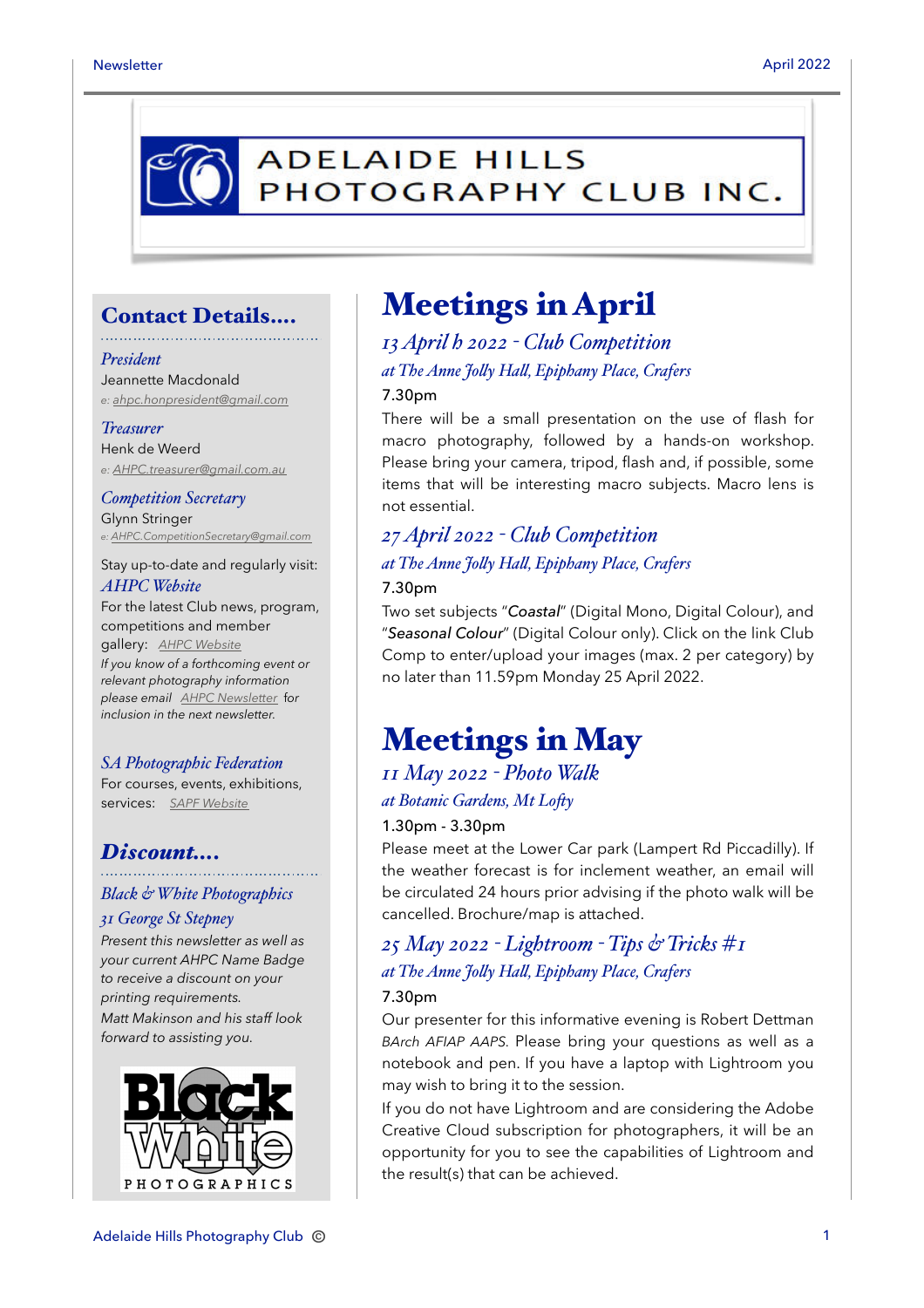# AHPC Annual Exhibition …

AHPC will be holding the Annual Exhibition at the Mount Barker Community Library from 24 July - 07 August 2022. Members are encouraged to start reviewing their images in readiness for preselection details will follow in the June newsletter.

## Notes from the last Meeting …

Chris Schultz addressed the members on the topic of "How, when, where about street photography". Here are some of the main points from the excellent presentation:

*"Street photography, also sometimes called candid photography, is photography conducted for art or enquiry that features unmediated chance encounters and random incidents within public places."* (Wikipedia)

The Law

- generally, you may take photographs in any public place
- there are no public/personality rights and no right to privacy to protect a person's image with some caveats such as stalking & harassment
- use for commercial purposes (eq advertising) would require a model release
- commercial is considered for news/journalism, commercial photography publications, corporate promotion
- some areas that appear public can be restricted such as markets, (eg. Central Market has restrictions), shopping malls, sporting venues, railway stations
- some locations (eg the Sydney Harbour Foreshore, Adelaide Fringe venues) are restricted for commercial purposes

Gear

- small, light and unobtrusive (avoid monster body and zooms!)
- the camera/lens should have a) quiet shutter with no lag, b) interchangeable, fast lenses (f2.8 or faster), c) focus in low light/high ISO capability, d) good viewfinder, and e) light weight.

Lenses - based on 35mm frame:

- 35mm lets you capture a lot of the scene with low distortion and minimal clutter
- 50mm is similar to your eye but perhaps too close for some subjects
- 70mm or 85mm good for portraits or detail
- 135mm excellent for subject isolation but less intimate.

Make it special

- ask yourself why and what inspires you?
- tell a story
- aim for emotion, gestures, looks
- don't expect every frame to work
- be a flâneur ("botanist of the sidewalk")

Camera Settings

- don't chimp
- turn off beeps, focus-assist lights etc
- know your camera, its settings, controls and functions intimately
- narrow the range to fewer points or spot focus
- use back-button focus
- pre-focus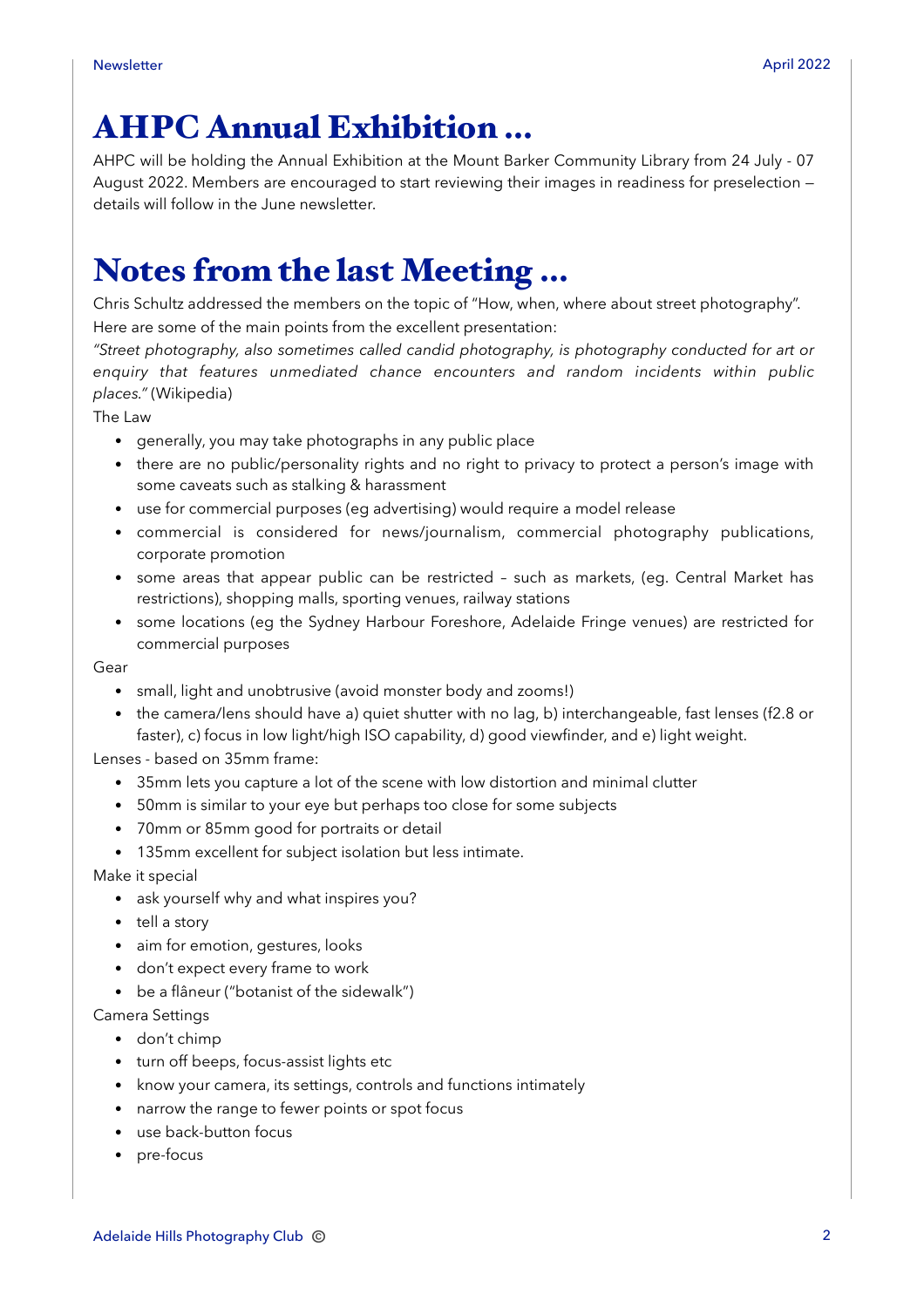- in normal light aperture priority f5.6 to f11, ISO 800
- in low light manual mode aperture f5.6 to f8, shutter 1/60 minimum auto ISO (at least 1600
- Photographer settings
	- be polite smile, give a thumbs up
	- be safe consider shooting with a friend
	- carry ID (such as club card or licence)
	- comfortable clothing is essential
	- comfortable shoes there is lots of walking
	- avoid the big camera bag full of gear travel light

Composition

- look for light, shapes, leading lines, patterns, form, texture, reflections, strong colour, strong contrast, emotion, juxtaposition, above all else ignore the "rules"
- change angle (low and high angles add to drama and depth), time of day in the same place Study some of the Street Photography masters:
	- André Kertész
	- Henri Cartier-Bresson
	- Dorothea Lange
	- Vivian Maier
	- Saul Leiter

Web magazines/Podcasts

- "*The Candid Frame*" website podcasts, FaceBook page, Flickr group
- *• [streetphotographymagazine.com](http://streetphotographymagazine.com)*
- *• [streethunters.net](http://streethunters.net)*
- *• [streetphotography.com](http://streetphotography.com)*
- *• [Chris Schultz on Flickr](http://www.flickr.com/photos/chris_schultz/)*

Many thanks to Chris for his very informative and entertaining presentation and for his notes used in the above summary.

## Notes on Macro Photography …

As a precursor to the next meeting on Wednesday 13 April 2022, members might like to read the information on these reputable websites:

*<https://www.exposureguide.com/macro-photography-tutorial/>*

*<https://www.canon.com.au/get-inspired/macro-photography-tips-jacqui-dean>*

*<https://www.adobe.com/au/creativecloud/photography/discover/macro-photography.html>*

*<https://fstoppers.com/contests/five-tips-shooting-better-macro-photography-492519>*

Bring your camera, lenses, tripod, flash and other accessories as well as some objects to photograph under macro conditions. There will be a brief introduction and then plenty of time to setup, share ideas, techniques and capture some interesting images. Remember that the Club Competition on 8 June 2022 the set subject is "Macro and/or Flash".

## Program - revision …

Attached is a revised copy of this year's program. If you know of an interesting presenter/ photographer that would be willing to address our members, please let either Jeannette or Glynn know of the details.